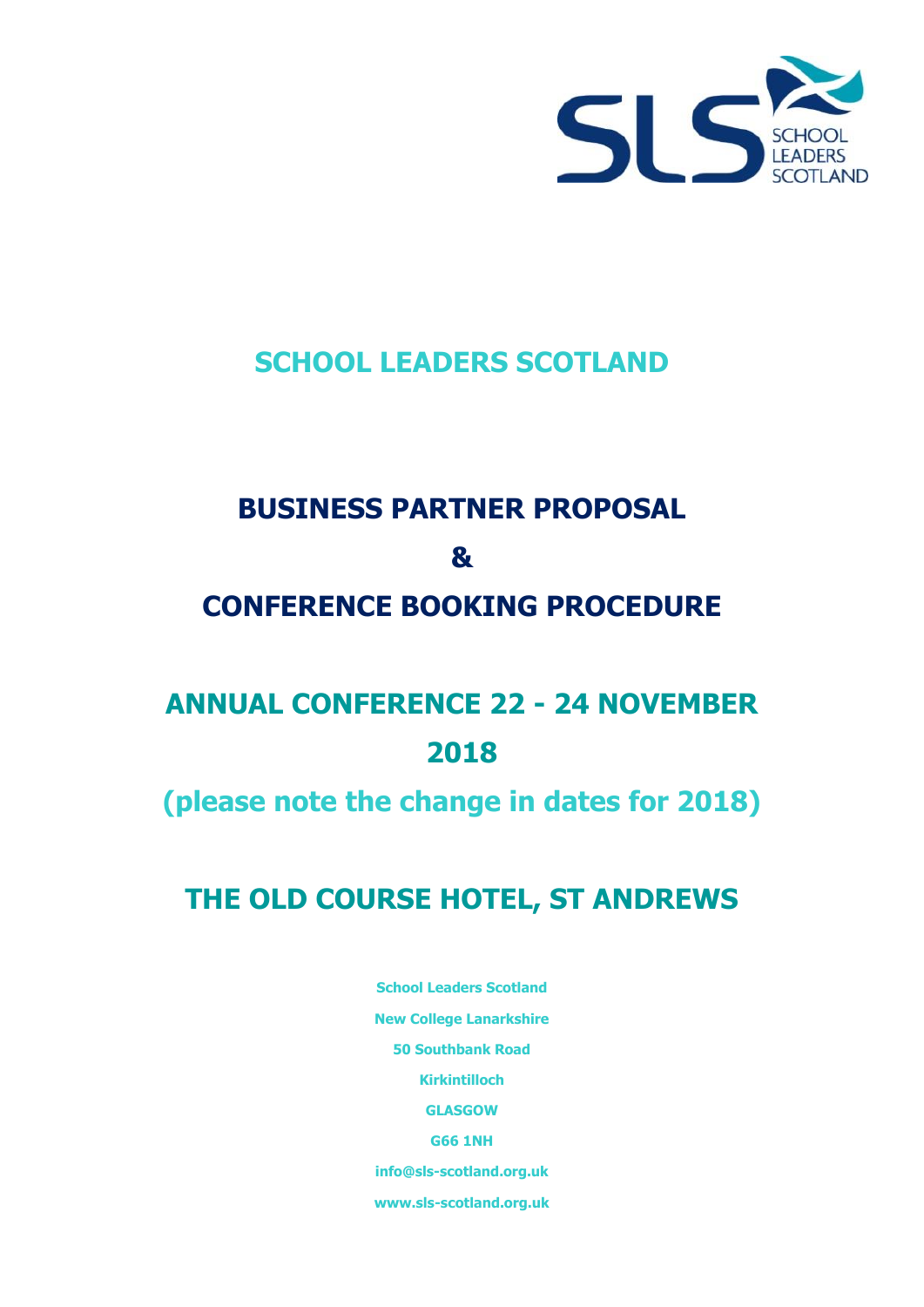

## **School Leaders Scotland**

#### **Maintaining Support and Services for the Future**

#### **Overview / Background**

**School Leaders Scotland** is a growing Association representing the interests of Senior Leaders in Scottish secondary schools. Our 780+ membership represents at least 85% of Scottish Schools in both public and private sectors. For both newly appointed senior management staff (Headteacher, Depute Headteacher, Principal Teacher/Faculty Head, Bursar and Business Manager) SLS provides advice, support and information.

SLS is affiliated to the Association of School and College Leaders (ASCL), which has over 18,000 secondary school leaders throughout the remainder of the UK

SLS members have expertise in school leadership and across Scottish Education. Out members are represented on major local and national education Bodies such as General Teaching Council for Scotland, Education Scotland and the Scottish Qualifications Authority.

#### **Why Exhibit?**

**Conferences** and **CPD** Events are a vital source of professional development for members, providing forums for discussion and also facilitating networking with colleagues from around the country. We realise and understand their value to our Business Partners giving them the platform to provide our membership with additional outsourcing material to promote their services and product.

We are actively expanding the level of professional development support which we are offering to school leaders – both those what are our members and well as to non-members. For Session 2018/2019 in addition to the National Conference in November we are running over 12 monthly CPD events at locations across Scotland and a Summer Conference in June 2017 and June 2018.

The **Annual Conference** has become one of the high points in the education year. It is a two-day event attracting both residential and day delegates. It is attended by around 150 members and non-members from both the local authority and independent sectors as well as guests from every major education partner organisation from across the UK.

As you are aware we had to relocate our venue this year due to the tragic fire at Cameron House. Finally, we have now confirmed that for the next three years our Annual Conference will be in November at **The Old Course, St Andrews.** We would wish, at this stage in our planning, to ensure the most effective package and platform for our Exhibitors at what has developed over recent years into a highly popular event. As well as reviewing our use of available space within the hotel we are also increasing the flexibility of the package which we are offering to our Exhibitors.

We plan to accommodate 20+ Exhibitors within the main exhibition area – the Ballroom. Within this area 6 stands have been allocated to our Premier Business Partners. Stands will all be of equal size and must measure no more than 2m x 2m which is slightly larger than in previous years. All tea/coffee breaks for conference delegates and visitors will be taken in this area therefore ensuring maximum and ample footfall.

To compliment the main exhibition hall we are also offering small stand areas within the surrounding areas. These areas will only be suitable for a popup stand **(1m wide style)** along with a small table for leaflets. These would be ideal for those looking for a presence at conference.

All Business Partners will be asked to provide a pop up stand to be positioned in the main walkway into the Conference Hall.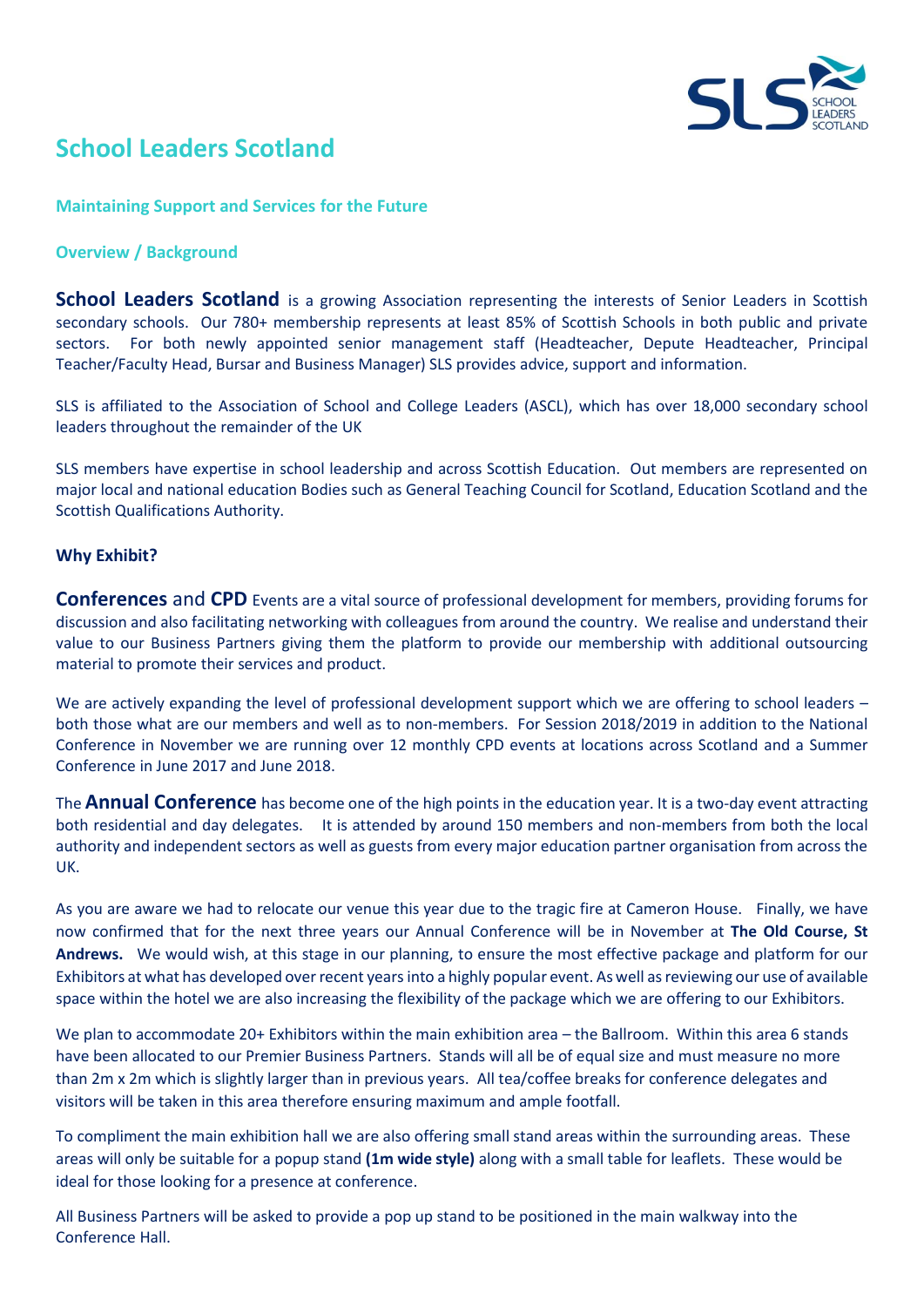The Exhibition Area will be set in the Ballroom of the Old Course Hotel. This is large room located not far from the main Conference Hall (the Conference Hall will be The Hall of Champions). It will also house all our refreshment breaks and will provide a large area for all delegates to view our stands. There is also a foyer which will also house some of our smaller pop up stands.

Once I make another site visit I will send out a floor plan for you to select your stand location.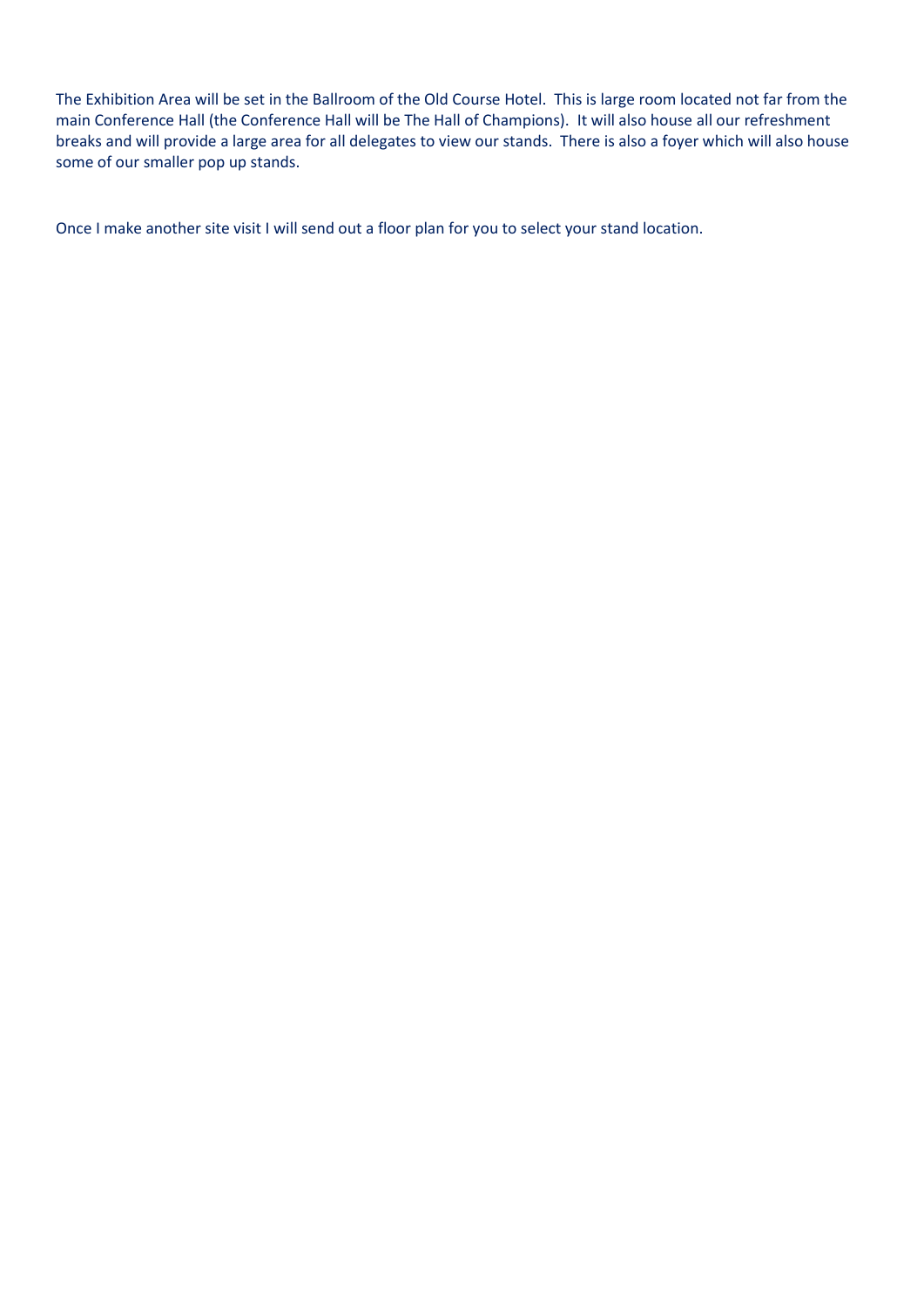

## **OUR PACKAGES**

#### **Package 1 NOT AVAILABLE NOW UNTIL 2019**

**Premier Business Partners £1000 per Annual Conference**

#### **Benefits**

- **Automatic guaranteed booking for the next 3 years**
- **Company fliers and promotional material included in delegate conference pack**
- **1 x Stand location of their choice (1.5m x 2m) + table & 2 chairs & power**
- **1 x ¼ page advertisement in Leaders Magazine (distributed annually to entire membership)**
- **1 x stand location at Summer Conference in June.**
- **Attendance of a CPD Event (selected at mutual consent) per annum**
- **Company logo included on the SLS website for 3 years**
- **A branded invitation in the delegate pack**
- **Branding in the reception area**
- **Your logo/banners on display during address**
- **An advert in our Annual Report/Conference Programme**
- **Two complimentary lunches per stand**
- **Free Car Parking**
- **Listed on our Premier Business Partners web page.**
- *SLS is looking to build a business partnership with your business that would benefit our membership.*

### *Note: The Premier Business Partners package is based on the partner agreeing to a three (3) year contract. Further details will be sent directly to you on receipt of your booking request.*

#### **Package 2**

#### **Business Partners £1350 per Annual Conference**

#### **Benefits**

- **1 x Stand location (2m x 2m) + table & 2 chairs & power**
- **1 x ¼ page advertisement in Leaders Magazine**
- **Company fliers and promotional material included in delegate conference pack**
- **Branding in the conference area**
- **Two complimentary lunches per stand**
- **Free Car Parking**

#### **Package 3 STANDS AVAILABLE**

#### **Pop Up Presence £650.00 per Annual Conference**

#### **Benefits**

- **1 x Pop up stand area measuring approx. 1.5m x 1m + power**
- **1/8 page advert in Leaders Magazine**
- **Company filer included in delegates conference pack**
- **One complimentary lunch per stand**
- **Free Car Parking**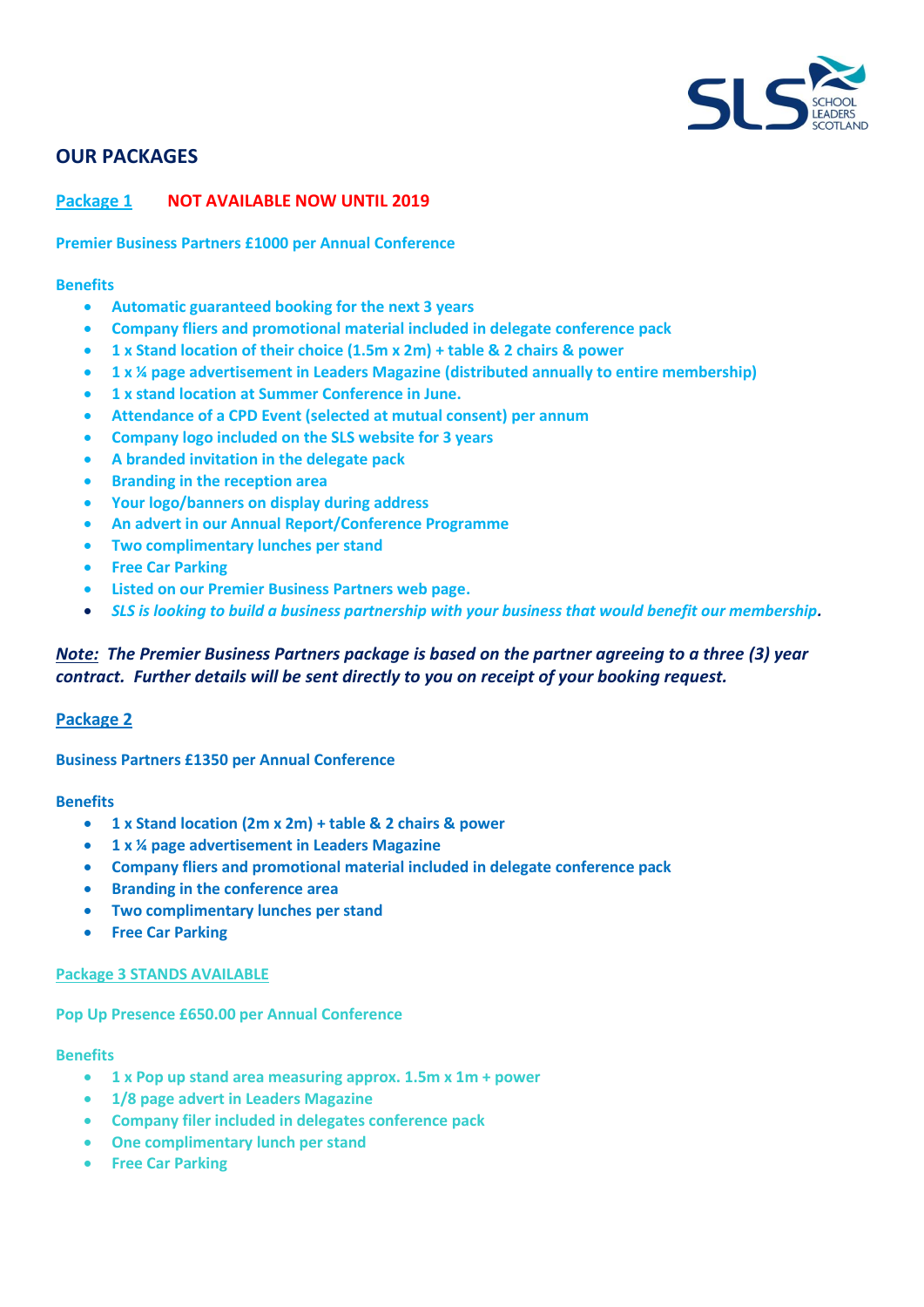

#### **ADDITIONAL SPONSORSHIP, PROMOTIONAL AND ADVERTISING OPPORTUNITIES**

Each delegate is issued with a conference pack on arrival. This pack includes all the paperwork for the conference, however it is also a great way to include your company's fliers, offers or promotional material – **this is included as part of your package,** please ensure that your inserts reach us well in advance of the event.

### **Enhancing your company profile**

You also have an opportunity to provide conference bags or folders to further enhance your company profile at the event.

### **Conference Sponsorship**

Why not host a pre-dinner drinks reception, dinner wine, lunch, dinner etc. This would

- Increase network opportunities with the delegates
- An opportunity to enclose a branded invitation in the delegate pack
- Two complimentary dinners
- Acknowledgement of your hospitality and opportunity to respond.

### **Conference Speakers**

Sponsoring a Conference Speaker is also an excellent way of enhancing your profile giving you these additional benefits

- Prominent branding in our Scottish Leader Magazine
- Your logo / banners on display during address
- Acknowledgement at the beginning and end of the address

**If you would like to discuss these opportunities further and obtain associated costs, or if you have other innovative ideas for marketing your product please call or contact:**

**Lyn Honnan at SLS Headquarters on 0141 404 2792 or Email lyn.honnan@sls-scotland.org.uk**